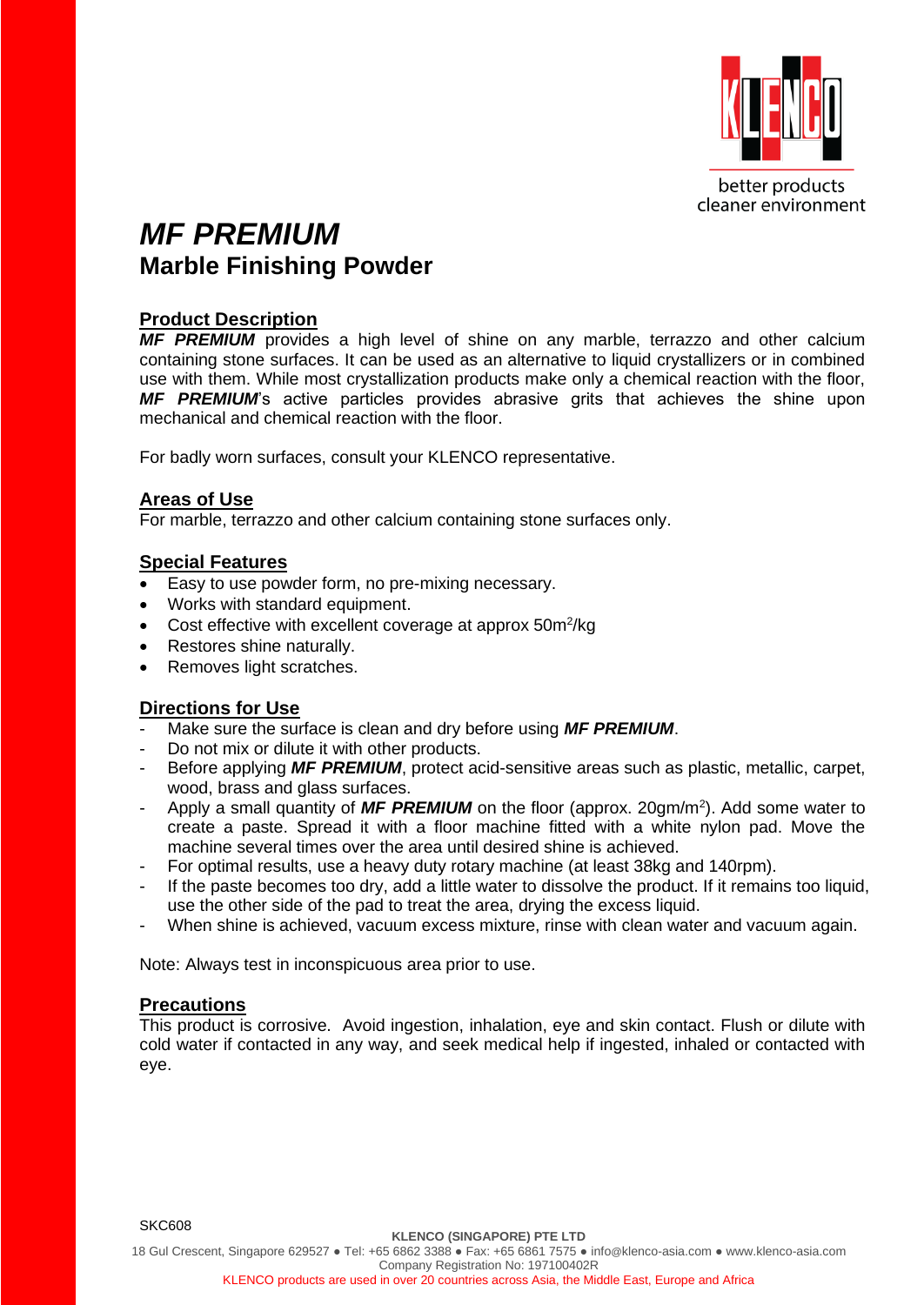# **S**AFETY **D**ATA **S**HEET

| <b>SECTION 1 - IDENTIFICATION</b>                                                                                                                                                                                                         |                                                                                                                                      |                                                                              |                                                  |          |           |  |  |
|-------------------------------------------------------------------------------------------------------------------------------------------------------------------------------------------------------------------------------------------|--------------------------------------------------------------------------------------------------------------------------------------|------------------------------------------------------------------------------|--------------------------------------------------|----------|-----------|--|--|
| <b>Product Identifier: MF PREMIUM</b>                                                                                                                                                                                                     |                                                                                                                                      | Supplier: Klenco (Singapore) Pte Ltd.                                        |                                                  |          |           |  |  |
|                                                                                                                                                                                                                                           |                                                                                                                                      |                                                                              | Address: 18 Gul Crescent, Singapore 629527       |          |           |  |  |
|                                                                                                                                                                                                                                           |                                                                                                                                      |                                                                              | Department: Chemical                             |          |           |  |  |
| Other means of identification: Marble Finishing Powder                                                                                                                                                                                    |                                                                                                                                      |                                                                              | Person in Charge: Chemist                        |          |           |  |  |
| Date of SDS: 1 January 2022                                                                                                                                                                                                               |                                                                                                                                      |                                                                              | Phone: (65) 6862 3388<br>Fax: (65) 6861 7575     |          |           |  |  |
| Recommended use and restriction on use: For marble, terrazzo and other                                                                                                                                                                    |                                                                                                                                      |                                                                              | Email: info@klenco-asia.com                      |          |           |  |  |
| calcium containing stone surfaces only.                                                                                                                                                                                                   |                                                                                                                                      |                                                                              | <b>Emergency contact:</b> (65) 6862 3388 Ext 249 |          |           |  |  |
| <b>SECTION 2 - HAZARDS IDENTIFICATION</b>                                                                                                                                                                                                 |                                                                                                                                      |                                                                              |                                                  |          |           |  |  |
| GHS classification: Acute toxicity: Category 4                                                                                                                                                                                            |                                                                                                                                      |                                                                              |                                                  |          |           |  |  |
| Skin corrosion: Category 1,<br>Eye damage: Category 1                                                                                                                                                                                     |                                                                                                                                      |                                                                              |                                                  |          |           |  |  |
| Signal Words:<br><b>GHS label elements: Pictogram:</b><br>Danger                                                                                                                                                                          |                                                                                                                                      |                                                                              |                                                  |          |           |  |  |
|                                                                                                                                                                                                                                           |                                                                                                                                      |                                                                              |                                                  |          |           |  |  |
|                                                                                                                                                                                                                                           |                                                                                                                                      |                                                                              |                                                  |          |           |  |  |
| <b>Hazard statements:</b>                                                                                                                                                                                                                 | H302: Harmful if swallowed                                                                                                           |                                                                              |                                                  |          |           |  |  |
| H314: Causes skin burns & eye damage                                                                                                                                                                                                      |                                                                                                                                      |                                                                              |                                                  |          |           |  |  |
| <b>Precaution statements:</b>                                                                                                                                                                                                             | P102 Keep out of reach of children.                                                                                                  |                                                                              |                                                  |          |           |  |  |
|                                                                                                                                                                                                                                           | P262: Do not get in eyes and on skin.                                                                                                |                                                                              |                                                  |          |           |  |  |
|                                                                                                                                                                                                                                           | P280: Wear protective clothing.                                                                                                      |                                                                              |                                                  |          |           |  |  |
|                                                                                                                                                                                                                                           | <b>SECTION 3 - COMPOSITION/ INFORMATION ON INGREDIENTS</b>                                                                           |                                                                              |                                                  |          |           |  |  |
| <b>Chemical Identification</b>                                                                                                                                                                                                            | <b>Component &amp; Composition</b>                                                                                                   | <b>Chemical Formula</b>                                                      |                                                  | CAS NO.  | EC NO.    |  |  |
| <b>Oxalic Acid</b>                                                                                                                                                                                                                        | $< 50 \%$                                                                                                                            | C2H2O4                                                                       |                                                  | 144-62-7 | 205-634-3 |  |  |
|                                                                                                                                                                                                                                           | <b>SECTION 4 - FIRST AID MEASURES</b>                                                                                                |                                                                              |                                                  |          |           |  |  |
| Move to area of fresh air. If breathing has stopped, artificial respiration should be started. Oxygen may be<br>Inhalation:                                                                                                               |                                                                                                                                      |                                                                              |                                                  |          |           |  |  |
| administered if available. Call a physician. Never give anything by mouth to an unconscious person.                                                                                                                                       |                                                                                                                                      |                                                                              |                                                  |          |           |  |  |
| Wash with large amounts of soap and water. If irritation persists, consult a physician.<br><b>Skin contact:</b>                                                                                                                           |                                                                                                                                      |                                                                              |                                                  |          |           |  |  |
| Eye contact:<br>Flush with cool water for at least 15 minutes. Then consult a physician immediately.                                                                                                                                      |                                                                                                                                      |                                                                              |                                                  |          |           |  |  |
| Ingestion:<br>Induce vomiting. Dilute by drinking water. Call a physician immediately.                                                                                                                                                    |                                                                                                                                      |                                                                              |                                                  |          |           |  |  |
| Treatment should be directed at preventing absorption, administering to symptoms (if they<br><b>Notes to Physicians:</b>                                                                                                                  |                                                                                                                                      |                                                                              |                                                  |          |           |  |  |
| occur), and providing supportive therapy.                                                                                                                                                                                                 |                                                                                                                                      |                                                                              |                                                  |          |           |  |  |
| <b>SECTION 5 - FIRE-FIGHTING MEASURES</b>                                                                                                                                                                                                 |                                                                                                                                      |                                                                              |                                                  |          |           |  |  |
| Suitable fire-extinguishing media:<br>None                                                                                                                                                                                                |                                                                                                                                      |                                                                              |                                                  |          |           |  |  |
| Specific hazards arising from the chemical:<br>Burning can produce carbon dioxide and carbon monoxide.<br>Special protective actions for fire fighters:<br>Fire fighters may be exposed to the products of combustion should wear a self- |                                                                                                                                      |                                                                              |                                                  |          |           |  |  |
| contained breathing apparatus with full protective equipment                                                                                                                                                                              |                                                                                                                                      |                                                                              |                                                  |          |           |  |  |
| <b>SECTION 6 - ACCIDENTIAL RELEASE MEASURE</b>                                                                                                                                                                                            |                                                                                                                                      |                                                                              |                                                  |          |           |  |  |
| Personal precautions, protective equipment, and emergency measure: Use proper protective equipment (chemical protection                                                                                                                   |                                                                                                                                      |                                                                              |                                                  |          |           |  |  |
| suit, gloves, goggles, mask, etc).                                                                                                                                                                                                        |                                                                                                                                      |                                                                              |                                                  |          |           |  |  |
| <b>Environmental precautions:</b><br>Chemical substance should not be released into the environment (water, soil).                                                                                                                        |                                                                                                                                      |                                                                              |                                                  |          |           |  |  |
| Methods and materials for containment and cleaning up:<br>Safely stop discharge. Contain material, as necessary, with                                                                                                                     |                                                                                                                                      |                                                                              |                                                  |          |           |  |  |
| dike or barrier. Stop material contaminating soil or from entering sewers or bodies of water. Provide ventilation. Cover spills with                                                                                                      |                                                                                                                                      |                                                                              |                                                  |          |           |  |  |
| absorbent clay, sawdust, inert material, soda ash, slaked lime and place in closed chemical waste containers. Dispose of                                                                                                                  |                                                                                                                                      |                                                                              |                                                  |          |           |  |  |
| according to applicable local, state and federal regulations.                                                                                                                                                                             |                                                                                                                                      |                                                                              |                                                  |          |           |  |  |
| <b>SECTION 7 - HANDLING AND STORAGE</b>                                                                                                                                                                                                   |                                                                                                                                      |                                                                              |                                                  |          |           |  |  |
| Precaution for safe handling: Wash thoroughly after handling, especially before eating and drinking. Wash contaminated<br>goggles, face-shield, and gloves. Launder contaminated clothing before re-use.                                  |                                                                                                                                      |                                                                              |                                                  |          |           |  |  |
| Conditions for safe storage, including any incompatibilities:<br>This product is a corrosive. Store in cool, dry, well-ventilated                                                                                                         |                                                                                                                                      |                                                                              |                                                  |          |           |  |  |
| area at room temperature. Keep away from strong acids and oxidizing agents especially chlorine releasing agents. Handle all                                                                                                               |                                                                                                                                      |                                                                              |                                                  |          |           |  |  |
| containers carefully. Do not throw or roll on the ground to prevent damage containers. No other special precautions are needed for                                                                                                        |                                                                                                                                      |                                                                              |                                                  |          |           |  |  |
|                                                                                                                                                                                                                                           | this product, as it is a mixture. Follow good manufacturing and handling practices. Do not re-use empty container for food, clothing |                                                                              |                                                  |          |           |  |  |
|                                                                                                                                                                                                                                           |                                                                                                                                      | or products for human or animal consumption or where skin contact can occur. |                                                  |          |           |  |  |